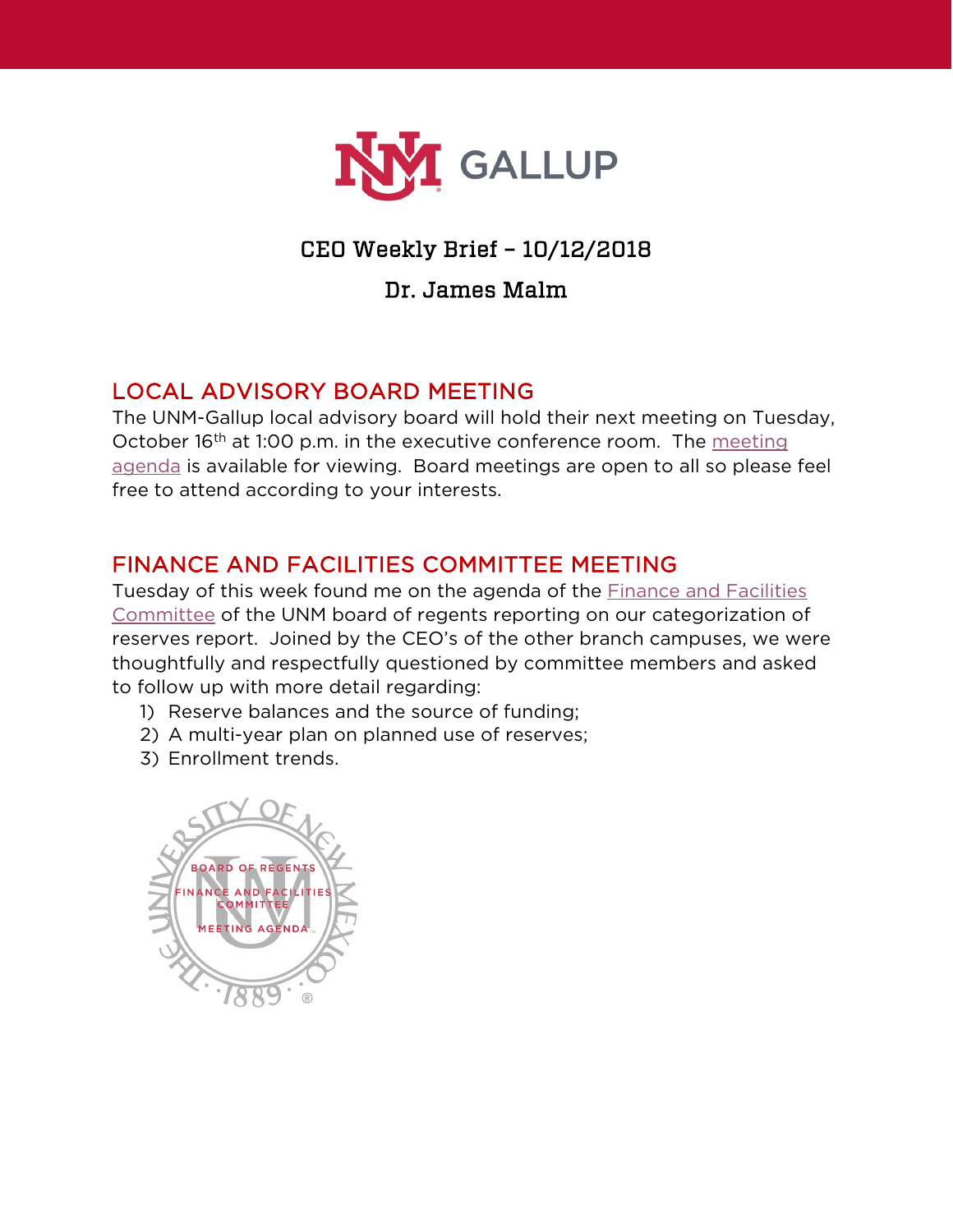#### INSTITUTIONAL RESEARCH OFFICE MOVED

The Office of Institutional Research has relocated from the north side of Gurley Hall to the CEO suite. Relevant and current institutional information is essential to the effective operations of our campus so I am looking forward to this new co-location of functions which will bring big data even closer to everything we do. Senior Institutional Researcher Brittany Babycos is happy with the move noting, "UNM-Gallup strives to be a data-informed, data-driven institution. Moving institutional research into the executive suite will reaffirm the importance of institutional research in decision-making, while allowing UNM-Gallup employees a centralized location for institutional research and data-related consultations."



*Senior Institutional Researcher Brittany Babycos in her new location in the CEO suite.*

## STUDENT SENATE OFFICERS INSTALLED

Congratulations to our new student senate officers who were sworn in yesterday. I am looking forward to working with them on their student leadership agenda in the year ahead. In their ceremony yesterday they all agreed to "…faithfully serve the students of the University of New Mexico Gallup campus, act in accordance with the University of New Mexico Gallup campus student government constitution and bylaws and fulfill all duties and responsibilities required of my position." Best of luck to these wonderful new campus leaders.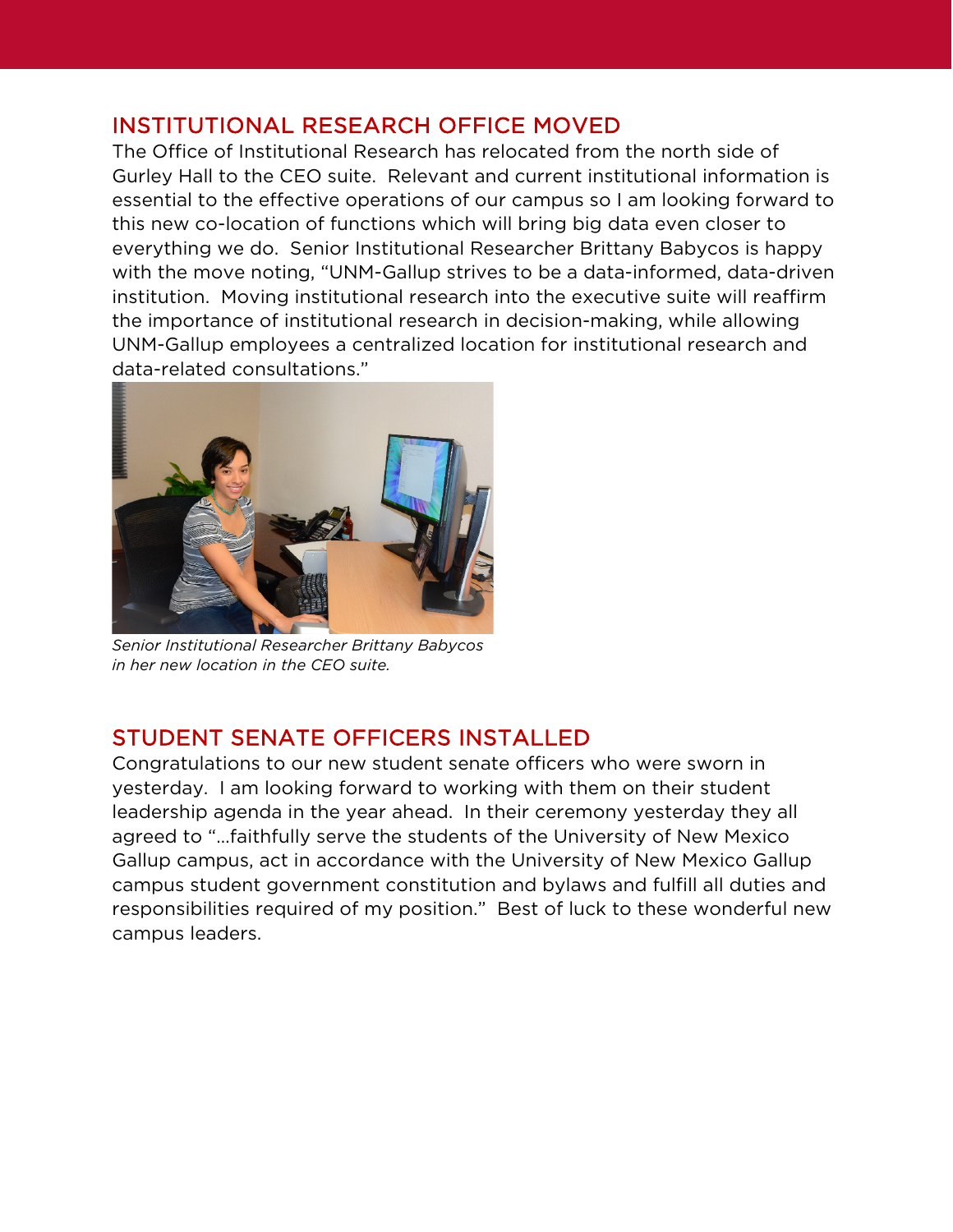

*Student senate officers l-r: Senator Rayel Holyan, President Leland Benn, Senator Sophia Salazar, Senator Gabriel Charlie, Senator Bryan Collision.*

# INDIGENOUS PEOPLES' DAY

I am pleased to know that UNM officially recognizes [Indigenous Peoples' Day](https://news.unm.edu/news/unm-celebrates-indigenous-peoples-day) as a significant holiday and I was humbled by the commemorative activities that took place in Gallup and across America on the second Monday of October. As noted in the UNM Administrative Policies and Procedures Manual (Section 3405, subsection 5.2):

*Indigenous Peoples' Day is commemorated on the second Monday in October. Notably, the University is one of the few flagship universities with a long history of enrolling, educating, and employing Indigenous Peoples. The purpose of Indigenous Peoples' Day is:*

- *To bring an awareness of the ongoing struggles of Indigenous Peoples;*
- *To honor all that Indigenous Peoples bring to the State and University through their culture, language, arts, knowledge, and values; and*
- *To recognize that the University's campuses are on the ancestral land of Indigenous Peoples.*

## FALL BREAK

I wish a very happy fall break to our students and faculty. I hope you are all enjoying a few days away from classes and campus responsibilities, but know that we miss your presence and energy and look forward to a full campus again on Monday!